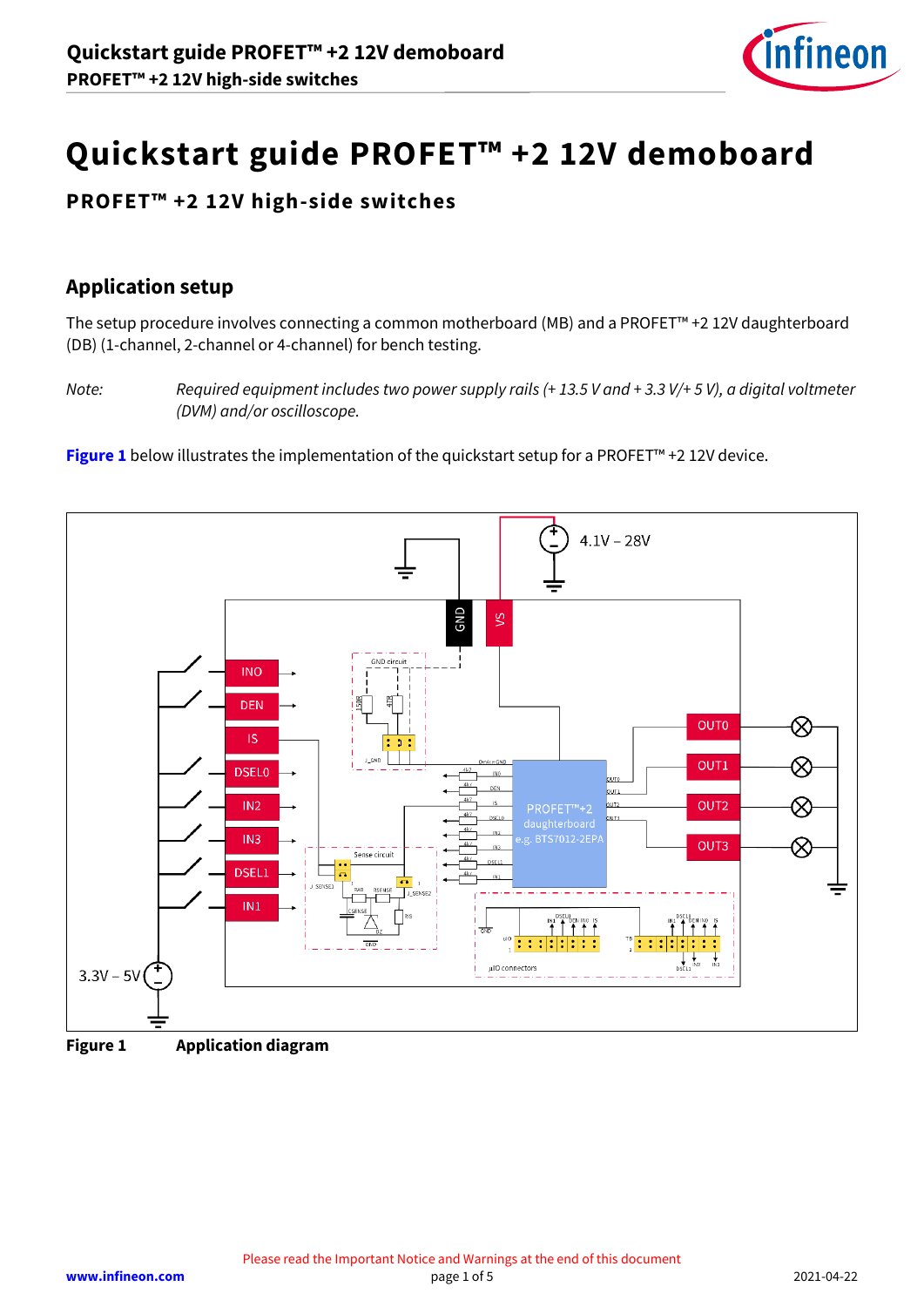

## **How to run the PROFET™ +2 12V demoboard**

#### **Connect**

Plug the PROFET™ +2 12V daughterboard onto the motherboard and follow the steps described below:

- 1. Plug the PROFET™ +2 12V DB onto the MB
- 2. Connect a power supply to VS (4.1 V 28 V) and GND
- 3. Connect digital supply (LOW: 0 V, HIGH:  $3.3 \text{ V} \leq \text{V}$ IN  $\leq 5 \text{ V}$ ) to:
	- a. DEN and IN0 (1-channel devices)
	- b. DEN, DSEL0, IN0 and IN1 (2-channel devices)
	- c. DEN, DSEL0, DSEL1, IN0, IN1, IN2 and IN3 (4-channel devices)
- 4. Connect loads ( $I_{L(NOM)}$ ) according to device datasheet to:
	- a. OUT0 (1-channel devices)
	- b. OUT0 and OUT2 (2-channel devices)
	- c. OUT0, OUT1, OUT2 and OUT3 (4-channel devices)

#### **Check**

- 5. Set the power supply current limit higher than the expected load current on the demo board
- 6. Make sure that there are no short circuit conditions between the OUTx pins and GND

| LANG T       | <b>J</b> KUND JUNDER DUSITIONS                                                                             |  |  |
|--------------|------------------------------------------------------------------------------------------------------------|--|--|
| #            | <b>Description</b>                                                                                         |  |  |
| $\mathbf{1}$ | The PROFET <sup>™</sup> +2 12V DB ground is connected to the MB module ground via 150 $\Omega$<br>resistor |  |  |
| 2            | The PROFET <sup>™</sup> +2 12V DB ground is connected to the MB module ground via 47 $\Omega$<br>resistor  |  |  |
| 3            | The PROFET <sup>™</sup> +2 12V DB ground is connected to the MB module ground via 0 $\Omega$<br>resistor   |  |  |

#### **Table 1 J\_RGND jumper positions**



**Figure 2 Jumper setup of J\_RGND**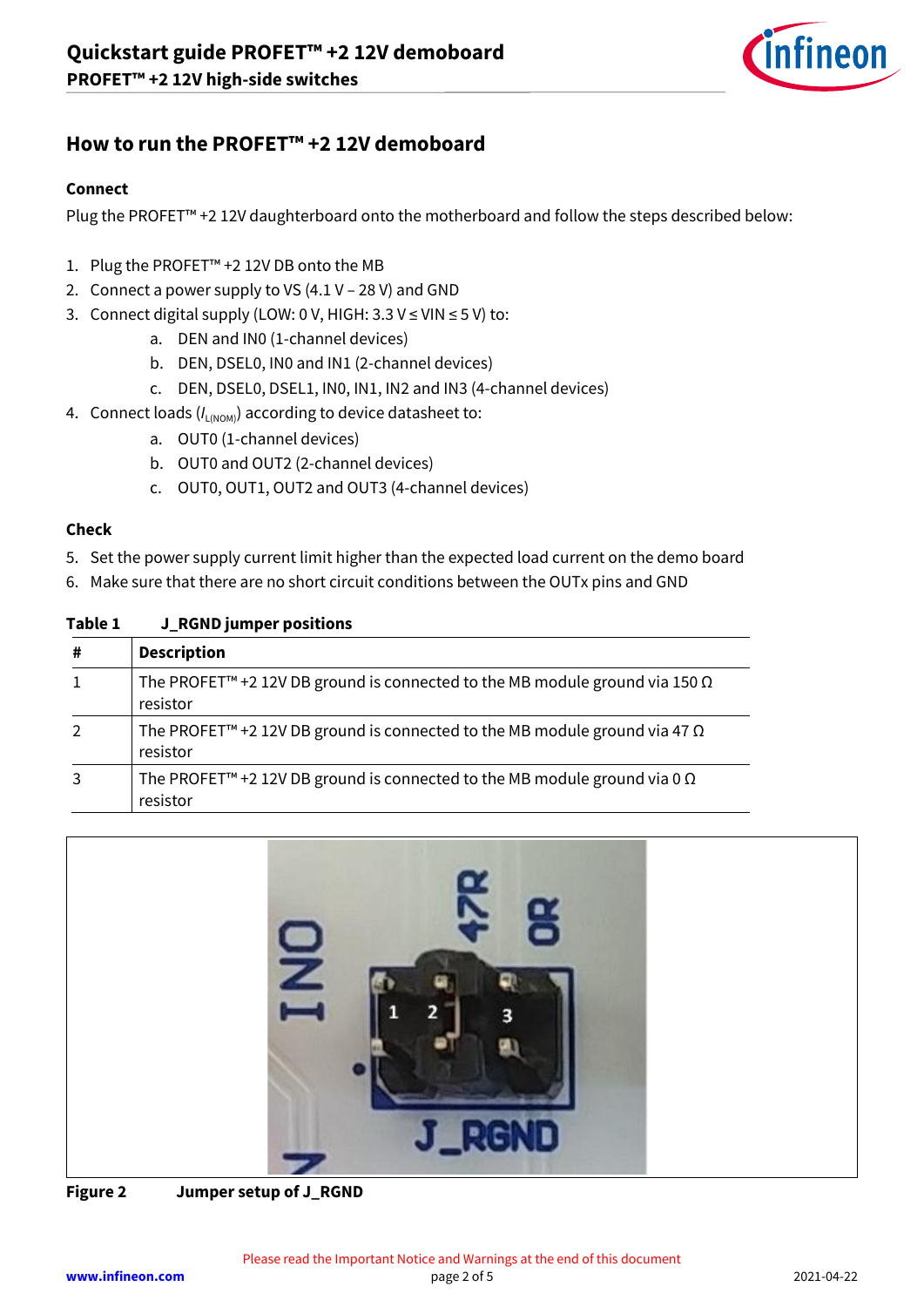**Table 2 J\_SENSE jumper positions**



| # | <b>Description</b>                                                                                                            |  |
|---|-------------------------------------------------------------------------------------------------------------------------------|--|
|   | It connects the IS pin of the device directly to the banana connector of the MB and<br>disables the on-board filter of the IS |  |
|   | It connects the IS pin of the device after the on-board filter to the banana connector<br>of the MB                           |  |
|   | It connects the IS pin of the device to the 1.2 k $\Omega$ sense resistor $R_{\rm is}$ and to the µIO<br>connector            |  |



| <b>Figure 3</b> | Jumper setup of J_SENSE |
|-----------------|-------------------------|
|-----------------|-------------------------|

## **Activate**

- 7. Switch ON the power supply and the digital supply
- 8. For further details consult the datasheet

## **Table 3 DEN and DSELx pin to IS pin truth table (for 4-channel)**

| <b>DEN</b> | <b>DSEL0</b> | <b>DSEL1</b> | IS pin         |
|------------|--------------|--------------|----------------|
| Low        | Not relevant | Not relevant |                |
| High       | Low          | Low          | Sense output 0 |
| High       | High         | Low          | Sense output 1 |
| High       | Low          | High         | Sense output 2 |
| High       | High         | High         | Sense output 3 |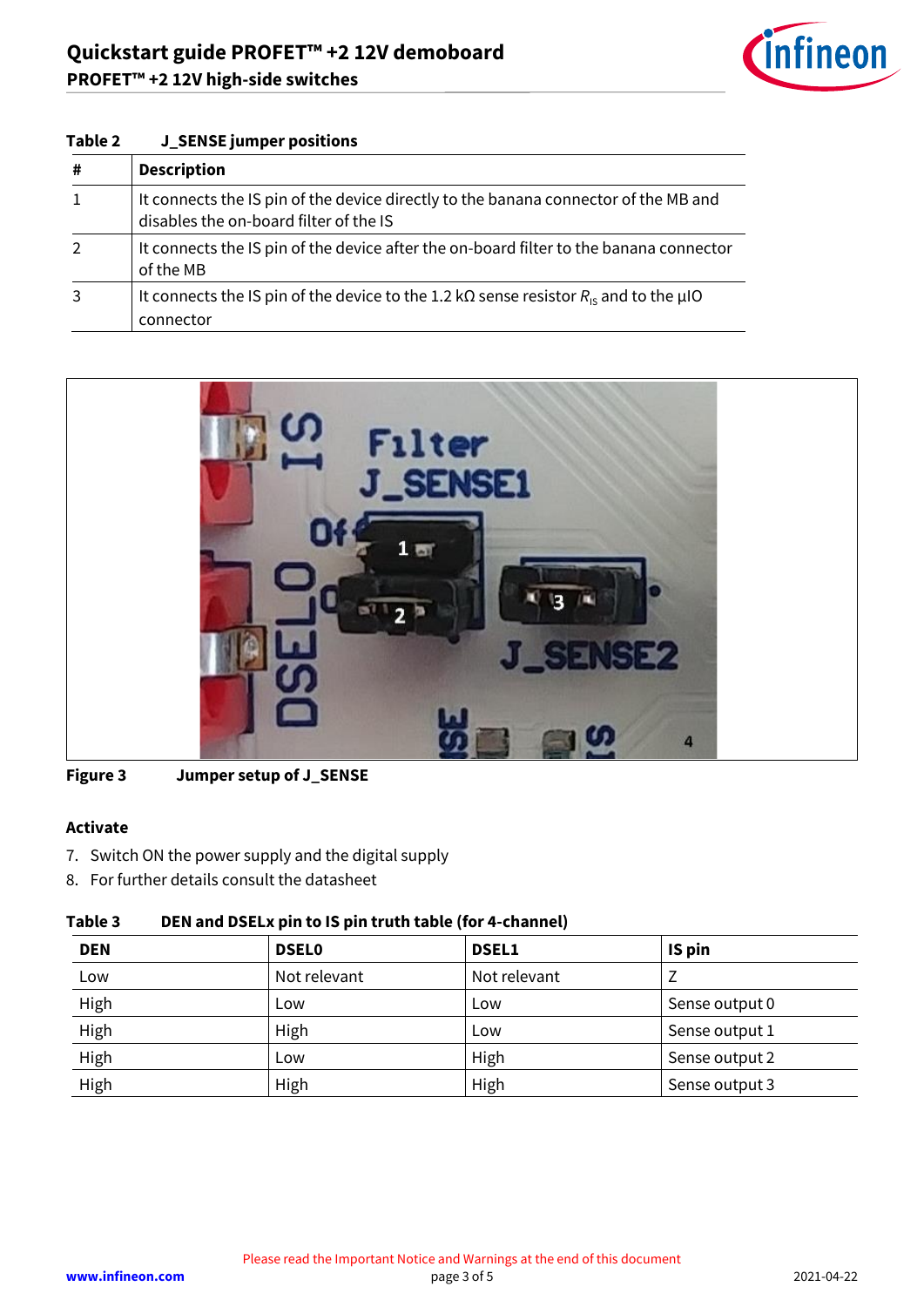

**How to run the PROFET™ +2 12V demoboard**

## **Revision history**

| <b>Document</b><br>version | Date of release | Description of changes                                |
|----------------------------|-----------------|-------------------------------------------------------|
| 1.00                       | 2021-04-22      | l Quickstart guide PROFET™ +2 12V demoboard available |